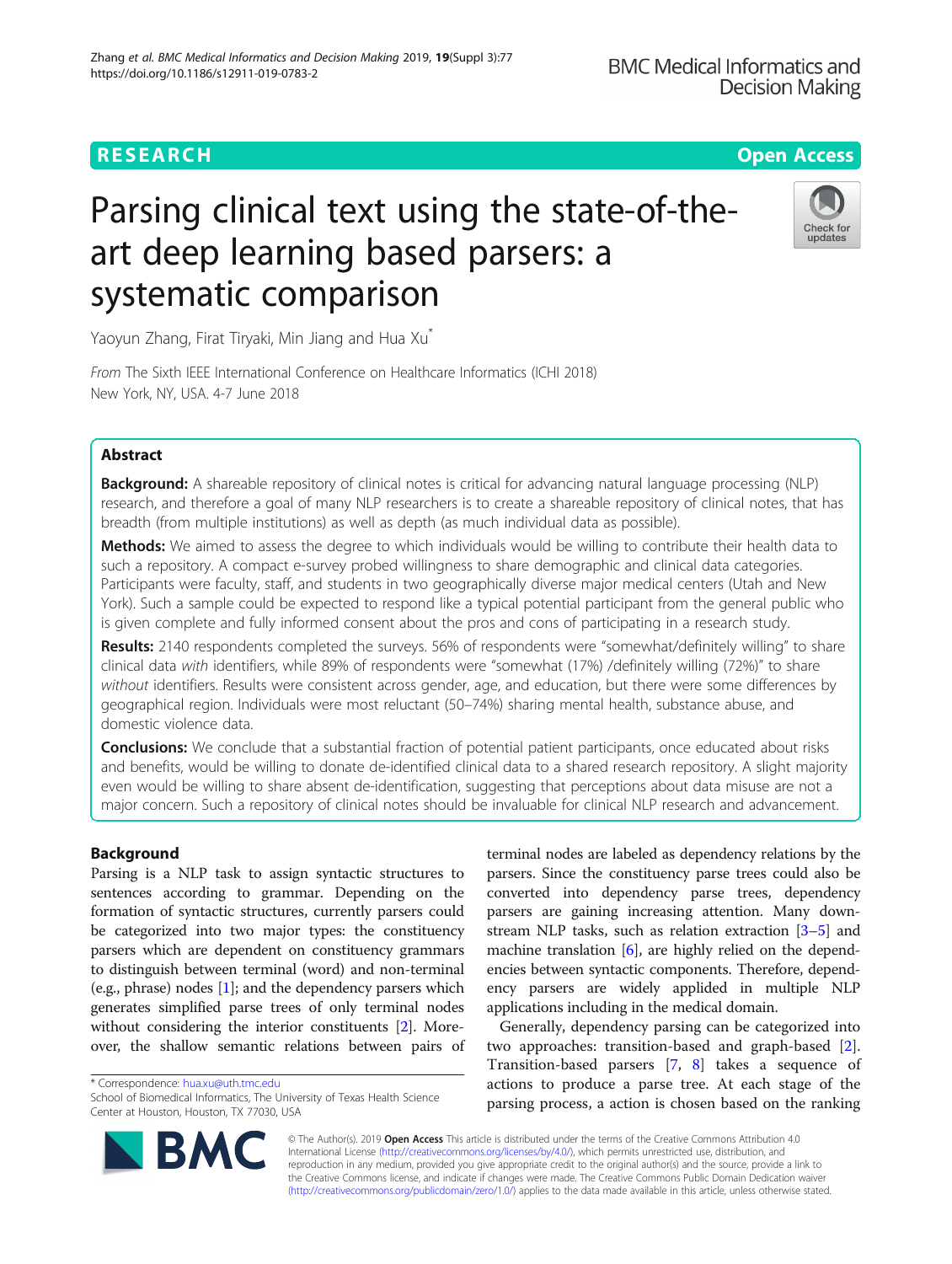scores of all possible actions. In contrast, graph-based parsers [\[9](#page-7-0)] consider parsing as a structure prediction problem and choose the correct tree based on the ranking scores of all possible trees. The development of syntactic parsing approaches has gone through several stages. Early symbolic parsing mainly used manually created deterministic grammars. Promoted by available annotated corpora such as the English Penn Treebank generated from Wall Street Journals, machine learning based approaches have been widely used in syntactic parsing [[9](#page-7-0)–[11](#page-7-0)]. Various machine learning approaches have been developed to generate the optimal parse tree based on the distributional statistics learned from the annotated Treebanks [\[12\]](#page-7-0). Commonly used syntactic parsing systems with good performance include the systems developed by Collins [[13](#page-7-0)], Stanford parser [\[14](#page-7-0)], and Charniak et al. [[15](#page-7-0)], etc.

However, there are several challenges faced by the conventional machine learning based approaches for syntactic parsing. First, current parsers usually use a large number of features including both lexicalized, context and combination features. This makes them suffer from the data sparsity problem, without sufficient annotated data to estimate accurate feature weights statistically. Moreover, conventional parsing systems are mainly built from manually designed feature templates, which is time consuming and highly dependent on domain expertise and experiences, meanwhile with limited coverage of linguistic patterns. Such approaches are not generalizable to new datasets from different domains [[16\]](#page-7-0).

### Related work

One potential solution to address the above challenges is the applications of deep learning based, or multi-layer neural networks based approaches. Recently, there are increasing research efforts on deep learning based dependency parsing, especially by using the LSTM (long short term memory) RNN (recurrent neural networks) [[17\]](#page-7-0). This line of works is based on two assumptions: first, the low dimensional embeddings (distributional representation) features could alleviate the data sparsity problem; furthermore, the LSTM structure of each feature has the potential to represent their arbitrary feature combinations implicitly, reducing the explicit implementation of an explosive set of feature combinations [\[16](#page-7-0)]. Current works attempt to tailor the deep learning frameworks to dependency parsing from two aspects: (1) feature design: instead of using the previous templates of sparse, binary features, dense core features (i.e., words, part-of-speech taggings-POS and dependency labels) are encoded, concatenated and fed into non-linear classifiers such as multiple-layer perceptron [[16](#page-7-0)–[20](#page-7-0)]. (2) novel neural network architecture for feature encoding:

Considering the design of neural network architectures is coupled with the feature set representation of parsers, stack-LSTMs [[21\]](#page-7-0) are used to describe the configurations (stack and buffer) of transition-based parsers, and hierarchical-LSTMs [\[22,](#page-7-0) [23\]](#page-7-0) are used to encode the hierarchy of parse trees. Accordingly, the elements in the LSTMs are compositional representations of nodes in the parse trees. Le and Zuidema (2014) [[22](#page-7-0)] and Zhu et al. (2015) [[24\]](#page-7-0) also employ rerankers, the input to the rerankers are encoded compositional representations capturing the structures around the node.

Currently, clinical NLP systems have been applied actively on narrative notes in EHR to extract important information facilitating various clinical and translational applications  $[5, 25]$  $[5, 25]$  $[5, 25]$  $[5, 25]$ . Deep learning based methods have been applied to clinical NLP tasks such as concept recognition and relation extraction and obtained better performance in comparison to traditional machine learning methods [[26\]](#page-7-0). Despite that syntactic parsers play a critical role in the NLP pipelines, existing dependency parsers with high-performance on the open text such as the Stanford Parser are usually directly applied in these system [\[27](#page-7-0), [28](#page-7-0)]. Although some previous studies extended the traditional Stanford Parser using medical lexicons to tune it for clinical text [\[29\]](#page-7-0), few efforts have been spent on investigating deep learning based dependency parsers for the clinical domain.

In our previous work, we systematically evaluated three state-of-the-art constituency parsers of the open domain including the Stanford parser and the Charniank parser and the berkly parser, and found that re-training the parsers using Treebanks annotated from clinical text improved the performance greatly  $[30]$  $[30]$ . Given the advantage of deep learning approaches for dependency parsers shown in general English text  $[16, 18, 19, 21-23]$  $[16, 18, 19, 21-23]$  $[16, 18, 19, 21-23]$  $[16, 18, 19, 21-23]$  $[16, 18, 19, 21-23]$  $[16, 18, 19, 21-23]$  $[16, 18, 19, 21-23]$  $[16, 18, 19, 21-23]$  $[16, 18, 19, 21-23]$  $[16, 18, 19, 21-23]$ , it's timely to explore the performance of existing deep learning based dependency parsers, to set-up state-of-the-art performance and inform novel parsing approaches for clinical text.

#### **Objective**

This study aims to investigate the performance of four open-sourced deep learning based dependency parsers on clinical text. Both transition-based parsers and graph-based parsers are evaluated, including Stanford parser [[16\]](#page-7-0), Bist-parser [[20](#page-7-0)], dependency-tf parser [[23](#page-7-0)] and jptdp parser  $[31]$  $[31]$ . The purposes of this study were three-fold: (1) to evaluate the default performance of existing state-of-the-art deep learning based dependency parsers on clinical text; (2) to examine the effect of clinical Treebanks for re-training general English parsers; and (3) to investigate the influence of pre-trained word embeddings from different large-scale unlabeled corpora on the performance of parsers on clinical text. The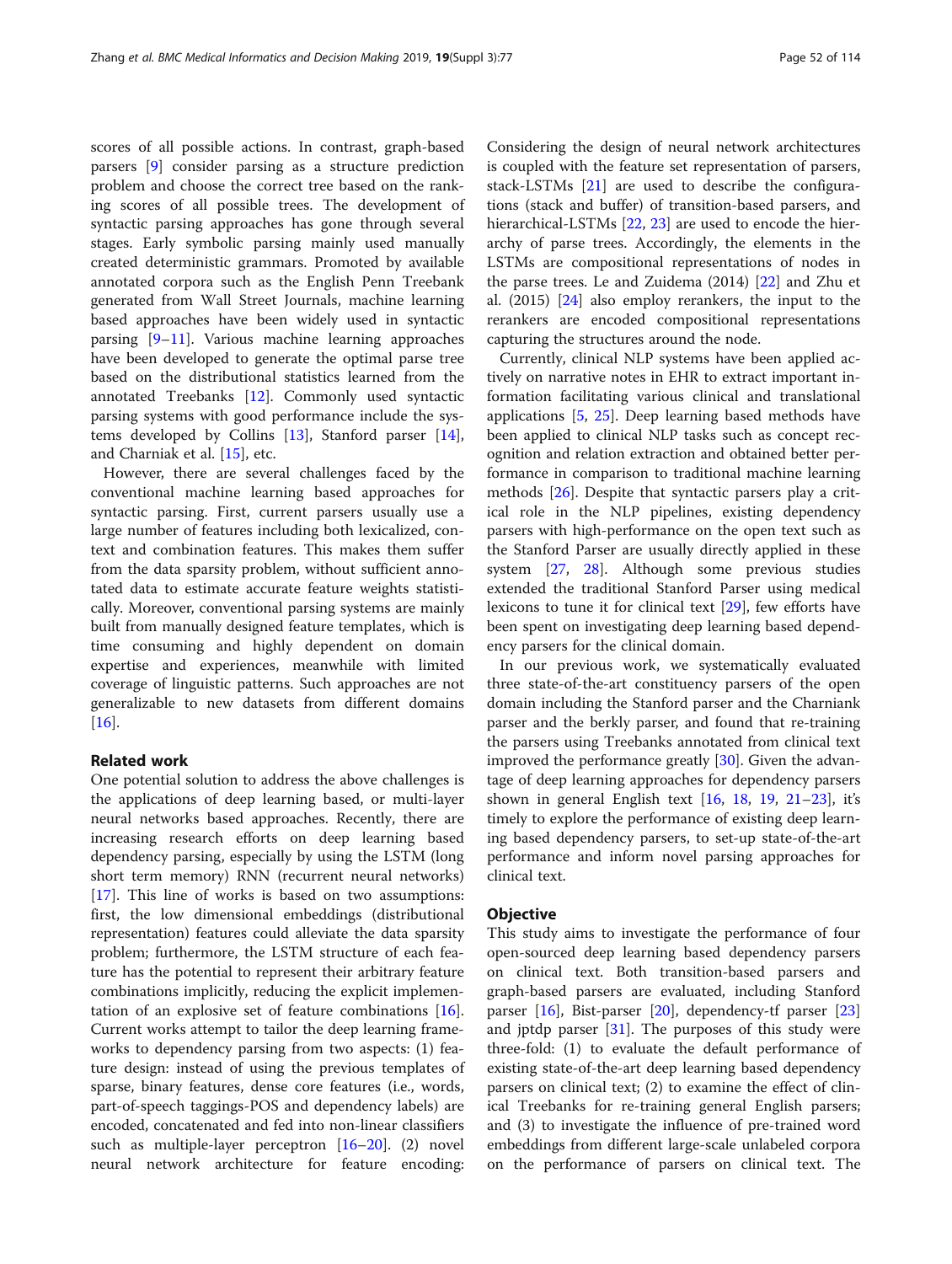<span id="page-2-0"></span>parsers are trained on the Penn Treebank in the original default settings. Moreover, a Treebank of progress notes [[32\]](#page-7-0) and the MiPACQ Treebank [[33\]](#page-7-0) are also used to retrain the parsers. In particular, the English Gigaword corpus of general text and MIMICIII, a corpus of clinical text, are used to train the word embedding models, respectively. To the best of our knowledge, this is the first comprehensive study that has investigated deep learning based dependency parsing of clinical text using multiple state-of-the-art dependency parsers and Treebanks from both the general English domain and the clinical domain.

#### **Methods**

#### The clinical treebank

In this study, we used two clinical Treebanks: 1) the MiPACQ Treebank described in Albright et al. [\[33\]](#page-7-0) 2) the Progress Notes Treebank built in Fan et al. [[32](#page-7-0)] After removing fragments and short sentences with less than 5 tokens, we used 10,661 sentences in the MiPACQ Treebank and 1025 sentences in the progress notes Treebank for experiments.

#### Dependency-based syntactic representation

A dependency-based syntactic tree represents a list of relations between head words and their modifier words [[2\]](#page-7-0). Given a sentence with k words  $(w_1, ..., w_k)$ , a dependency tree can be represented  $k$  relation triplets in the form of  $(h, m, l)$ , where h and m stand for the indexs of

a head word and a modifier word  $(0 \le h \le k$  and  $1 \le m \le k$  $k$ ), respectively.  $h$  and  $m$  represent two nodes in the tree and their pair forms an edge with label  $l$ , which is the index of a dependency relation in a set of L predefined dependency relations. An example of dependency tree of the sentence "She has lung cancer." is illustrated in Fig.  $1(a)$ .

#### Deep-learning based dependency parsers Stanford parser

Chen and Manning (2014) [\[16](#page-7-0)] builds a greedy transition-based parser based on neural network architectures. For this, the arc-standard system is employed. This transition system consists of a set of configurations  $c = (s, b, A)$ , where s stands for a stack, b stands for a buffer and A stands for a set of dependency arcs. Given a sentence  $w_1$ , ...,  $w_k$ , the parsing process initiates a starting configuration, with  $s = [ROOT], b = [w_1, \ldots, w_k],$  $A = \emptyset$ . Given an intermedia configuration, where  $s_i$  is the *i*th top element on the stack and  $b_i$  is the *i*th element on the buffer, the system will choose from three types of transitions: LEFT-ARC(l) by adding an arc  $s_1$ -> $s_2$  with label *l* and remove  $s_2$  from the stack; RIGHT-ARC(*l*) by adding an arc  $s_2$ -  $>$   $s_1$  with label l and remove  $s_1$  from the stack; SHIFT where  $b<sub>1</sub>$  if moved from the buffer to the stack. In each iteration, an optimal transition is automatically choosen, based on features extracted from the current configuration. The parsing process will undergo multiple iterations until a parse tree is formed. The

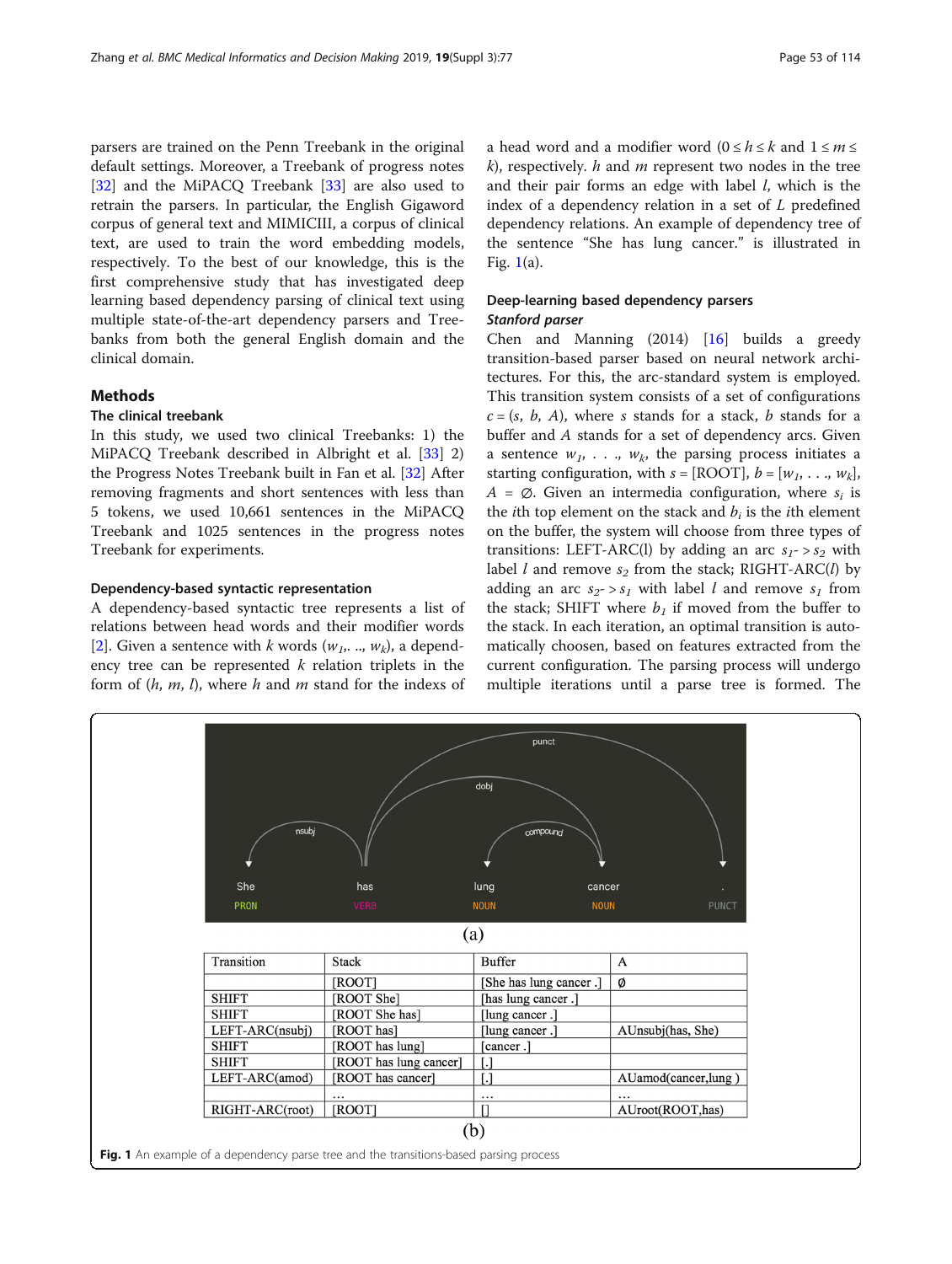process of transition-based parsing is illustrated in Fig.  $1(b)$  $1(b)$ .

As illustrated in Fig. 2, a neural network with one hidden layer is used to classify the transition for each configuration. Dense low-dimensional features, or embeddings of a rich set of elements are used as features of the input layer. For example, eighteen elements of words  $(x)$  from the stack and buffer are used as features: (1) the top three words, the first and second leftmost/rightmost children and the leftmost of leftmost/rightmost of rightmost children of the top two words on the stack, and (2) the top three words on the buffer. Similarly, eighteen elements of POS tags  $(x^{t})$  and twelve elements of arc labels  $(x^{t})$  are<br>used as features of the input layer which encode the inforused as features of the input layer, which encode the information of the current stack, buffer and arcs. The vectors are then concatenated and fed into a nonlinear classifier based on MLP. The function  $h = (w^w x^w + w^t x^t + w^t x^t + b)^3$ <br>in the bidden layer is expected to canture arbitrary feature based on MLP. The function  $h = (w^T x^T + w^T x^T + w^T x^T + b)^T$ <br>in the hidden layer is expected to capture arbitrary feature combinations. Softmax probabilities is calculated based on a cross-entropy loss function in the output layer for transition classification.

#### Bist-parser

The neural network architecture used for the bist-parser [[20\]](#page-7-0) is similar with the Stanford parser. Different from the Stanford parser which uses concatenated embeddings of a rich set of elements (words, POS tagging and arc labels) as features, only the top 3 words  $(S_2, S_1, S_2)$  $S<sub>0</sub>$ ) on the stack and the first word on the buffer  $(b<sub>0</sub>)$  are used and their feature vectors are concatenated to form the minimal feature function in the bist-parser. The feature vector of each word is a concatenation of embeddings of the word and its POS tag. Besides, a hinge loss



function is defined based on each parsing configuration c:

$$
\max \biggl(0,1-\max_{t_o \in G}MLP(\varnothing(c))[t_o]+\max_{t_p \in A\backslash G}MLP(\varnothing(c))[t_p]\biggr)
$$

Where A and G stand for the sets of possible transitions and correct transitions at the current configuration c.

#### Dependency-tf parser

Kiperwasser and Goldberg (2016b) [\[23](#page-7-0)] propose a tree encoding that naturally supports trees with arbitrary branching factors, making them particularly suitable for dependency trees. Tree encoder uses RNN as the building block: RNN is used to model the left and right sequences of modifiers, which are constructed recursively to form trees. Representation of parsing trees is constructed to in a greedy, bottom-up way based on the Easy First Transition System by Goldberg and Elhadad (2010) [[34\]](#page-7-0).

#### jPDTP parser

This work constructs a novel neural architecture [[31\]](#page-7-0) for joint POS tagging and dependency parsing (jPDTP). The parser uses biLSTM (bidirectional LSTM) [[17](#page-7-0)] to learn shared latent features representing word tokens in input sentences. These shared features are then further used for POS tag prediction, which are also fed to a MLP with a hidden layer to decode dependency arcs and another MLP to predict relation types for labeling predicted arcs. Specifically, in order to improve the performance of POS tagging, a character-based embedding sequence of each word is generated and connected with the word embedding of each word  $w_i$ . In addition, the indexing position of each word in a sentence is also used as a feature. Latent features based on shared biLSTM are used to represent POS tags, and cross-entropy target loss is used to predict POS tags. Dependency trees are formalized as directed graphs. The arc-factored parsing approach learns arc scores in graphs. The decoding algorithm will find the maximum spanning tree from these arc scores-the parse tree with the highest score in the graph:

$$
score(s) = argmax_{\hat{y} \in Y(s)} \sum_{(h,m) \in \hat{y}} score_{arc}(h,m)
$$

where  $Y(s)$  is the set of all possible dependency trees for the input sentence s, and  $score_{arc}(h, m)$  measures the arc score between the head word and the modifier word in s. The arc is scored by using MLP with a single node output layer (MLParc) on the BiLSTM feature vectors:

$$
score_{arc}(h,m) = MLP_{arc}(v_h \cdot v_m)
$$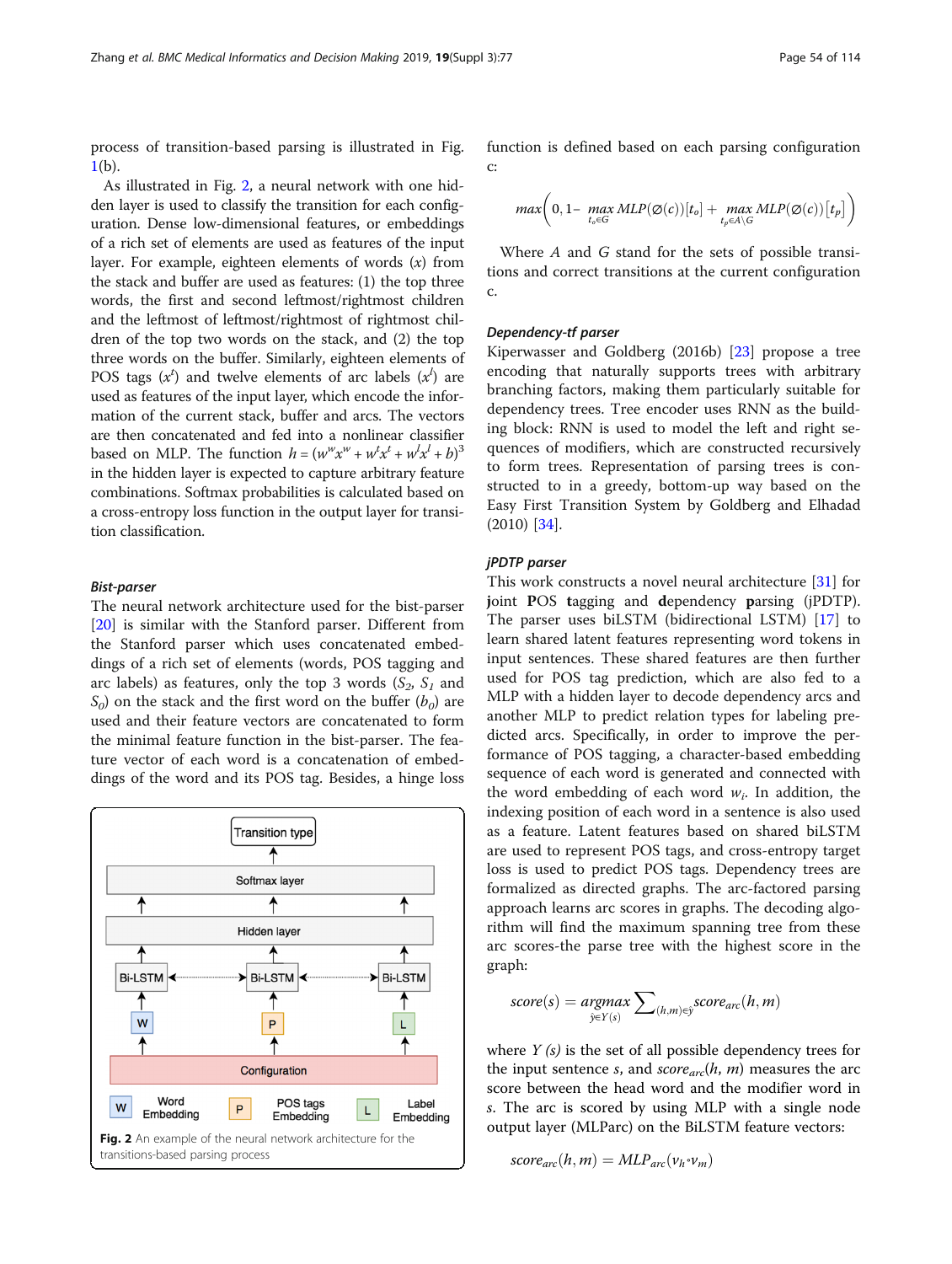where  $v_h$  and  $v_m$  are biLSTM-based shared feature vectors representing the  $h_{th}$  and  $m_{th}$  words in s, respectively. Then, the model calculates the margin based hinge loss by using loss-augmented reasoning to maximize the margin between the unlabeled gold parse tree and the highest scoring incorrect tree. Dependency types are predicted in a similar way. Another MLP is used on the biLSTM feature vector to predict the relationship type of the head-modifier arc.

#### The parsing experiments

Three experiments were conducted for each parser as described below:

- a) Use default settings to evaluate parser performance: In this experiment, we directly applied four parsers to handle all POS tagged sentences in the treebanks. All parsers were used in default settings that have been trained on Penn Treebank. The parse trees generated by each parser were then compared with the gold standard Treebank and the performance of each parser was reported (see the Evaluation section).
- b) Retraining parsers using word embeddings of open text and clinical Treebanks: In order to assess whether retraining of clinical corpora can improve the performance of parsers, we conducted a 10-fold cross-validation evaluation for each parser. Crossvalidation includes dividing the clinical corpus into 10 parts, training parsers on 9 parts, and testing the remaining parts each time. We repeated the same program 10 times, once for each part, and then merged the results of 10 parts to report the performance. The default word embeddings pretrained from the AFP portion of the English Gigaword corpus were used for each parser. [[35](#page-7-0)]
- c) Re-train parsers on the clinical Treebank using word embeddings of clinical text: To further evaluate the effects of using word embeddings features generated from clinical text, we employed the word embeddings pre-trained from the MIMI-CIII corpus [[36](#page-7-0)] and conducted 10-fold cross validation evaluation for each parser.

#### Evaluation

As mentioned earlier, for each parser, we conducted the above three experiments using 10-fold cross validation. For each test sentence, the parse tree generated by the parser was compared with the corresponding gold standard in the Treebank.

For each sentence, the following metrics commonly reported for dependency parsers are used:

Unlabeled attachment score (UAS) = (The number of arcs assigned correctly)/(The number of assigned arcs);

Labeled attachment score (LAS) = (The number of predicted dependencies where the arc and the label are assigned correctly)/(The number of predicted depen dencies);

Label accuracy score  $(LS) = (The number of depend$ ency labels assigned correctly)/(The number of predicted dependency labels).

#### Results

Table [1](#page-5-0) illustrates the experimental results on the MiPACQ Treebank. The Bist-parser achieved the optimal performance by using the default Penn TreeBank and word embeddings of Gigaword for training; while the jPTDP parser obtained the lowest performance of 77.59% UAS, 83.60% LA and 71.58% LAS. Re-training on the clinical Treebank improved the performance for all the four parsers. Applying word embeddings generated from Gigaword produced slightly better performance than word embeddings of MIMICIII for stanford parser and Bist-parser. Overall, the Bist-parser obtained the optimal performance of 90.72% UAS, 95.18% LS and 89.25% LAS, retrained on the MiPACQ TreeBank using word embeddings from Gigaword. In contrast, the largest improvement was obtained by using clinical data for the Jptdp parser. Retraining the parser increased the performance sharply (88.50% UAS, 92.36% LS and 85.53% LAS). Using the word embeddings from MIMI-CIII further improved the performance over Gigaword (88.95%UAS, 92.69% LS, 86.10% LAS).

Table [2](#page-5-0) illustrated the dependency parsing results obtained using the progress notes. The overall trend of the performance in different settings is similar with that of MiPACQ. However, the performance of the progress notes is much lower than the performance of MiPACQ. The highest performance was produced by using the Stanford parser, retrained on the progress notes (84.01% UAS, 90.16% LS, 80.72% LAS).

#### **Discussion**

Dependency parsers are commonly used as one essential module in the pipelines of important clinical NLP tasks such as named entity recognition and relation extraction. A dependency parser of high-quality is critical to the final output of the clinical NLP system and related applications in the medical domain. Given that deep learning based syntactic parsers achieve the state-of-the-art performance on open text, it is timely for this study to compare and evaluate deep learning based dependency parsers on clinical text.

Our results showed that, compared with open text, the original parser achieves lower performance in clinical text. For example, on the MIPACQ corpus, Bist-parser showed significant decreases in both UAS and LAS (UAS: 93.2 to 81.08%, LAS: 91.2 to 78.20%). After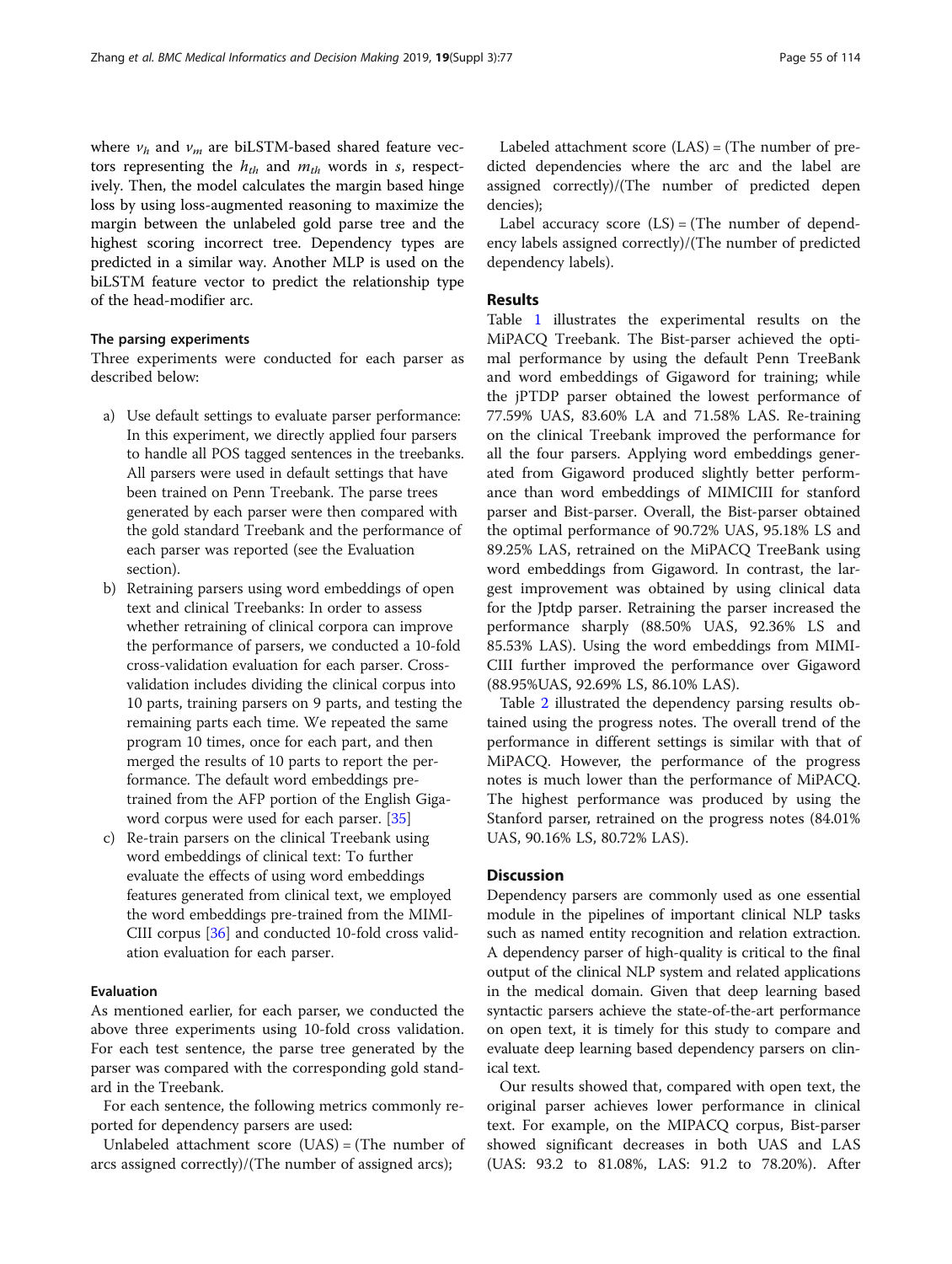| Parser          | Corpus        | Word embeddings | <b>UAS</b> | LS.   | LAS.  |
|-----------------|---------------|-----------------|------------|-------|-------|
| Stanford parser | Penn TreeBank | Gigaword        | 80.62      | 89.09 | 77.59 |
|                 | <b>MiPACQ</b> | Gigaword        | 90.49      | 94.95 | 89.00 |
|                 | <b>MiPACQ</b> | <b>MIMICIII</b> | 90.30      | 94.84 | 88.75 |
| Bist-parser     | Penn TreeBank | Gigaword        | 81.08      | 89.35 | 78.20 |
|                 | <b>MiPACQ</b> | Gigaword        | 90.72      | 95.18 | 89.25 |
|                 | <b>MiPACQ</b> | <b>MIMICIII</b> | 90.62      | 95.16 | 89.16 |
| Dependency-tf   | Penn TreeBank | Gigaword        | 79.14      |       |       |
|                 | <b>MiPACQ</b> | Gigaword        | 88.65      |       |       |
|                 | <b>MiPACO</b> | <b>MIMICIII</b> | 88.80      |       |       |
| jPTDP-parser    | Penn TreeBank | Gigaword        | 79.47      | 85.76 | 74.62 |
|                 | <b>MiPACQ</b> | Gigaword        | 88.50      | 92.36 | 85.53 |
|                 | <b>MiPACQ</b> | <b>MIMICIII</b> | 88.94      | 92.69 | 86.10 |

<span id="page-5-0"></span>**Table 1** Performance of deep learning based dependency parsers on the MiPACQ corpus (%)

Highest performance in terms of each evaluation criterion is highlighted in boldface

retraining on clinical Treebanks, all parsers achieved better performance. This indicates that retraining on clinical TreeBanks is necessary for the development of high-performance dependency parsers for clinical texts. In addition, it proves that it is essential to build customized Treebanks for clinical texts.

To validate the advantage and necessity of using deep learning based approaches for dependency parsers, we further compared the published performance of dependency parsers built using conventional machine learning methods. Albright et al. [[33](#page-7-0)] applied the Clear dependency parser to MiPACQ, which is a transition-based parser built using the Support Vector Machine (SVM). The reported performance of the parser trained on the Penn TreeBank is a 78.34% UAS and a 74.37% LAS [\[33](#page-7-0)], in contrast to a 80.62% UAS and a 77.59% LAS using the deep learning based Stanford parser trained on the same Tree-Bank. In addition, the reported performance of the parser

trained on MiPACQ is a 85.72% UAS and a 83.63% LAS [[33](#page-7-0)], in contrast to a 90.30% UAS and a 88.75% LAS using the deep learning based Stanford parser also trained on MiPACQ. The original dataset setting in the work of Albright et al. [\[33\]](#page-7-0) was 85% for training, 5% for development and 10% for test, whereas we used 10-fold cv in this study. Despite the different experiment configurations, sharp improvements  $(2.32\% \sim 5.12\%)$  can be observed when using deep learning approaches for dependency parsers, especially when retrained using the MiPACQ data and word embeddings of MIMICIII.

It is noteworthy that the use of word embeddings of Gigaword and MIMICIIII has yielded comparable performance. In fact, word embeddings of Gigaword were used in two parsers that achieved the best performance, Bist-parser (88.95% UAS, 92.69% LS, 86.10% LAS) on MiPACQ and Stanford parser (84.01% UAS, 89/97)% LS, 80.72% LAS) on progress records. Despite that Gigaword

|  | Table 2 Performance of deep learning based dependency parsers on the progress notes (%) |
|--|-----------------------------------------------------------------------------------------|
|--|-----------------------------------------------------------------------------------------|

| Parser          | Corpus        | Word embeddings | <b>UAS</b> | LS    | LAS   |
|-----------------|---------------|-----------------|------------|-------|-------|
| Stanford parser | Penn TreeBank | Gigaword        | 75.76      | 84.23 | 71.21 |
|                 | ProgressNotes | Gigaword        | 84.01      | 90.00 | 80.72 |
|                 | ProgressNotes | <b>MIMICIII</b> | 84.01      | 90.16 | 80.66 |
| Bist-parser     | Penn TreeBank | Gigaword        | 75.01      | 84.73 | 71.05 |
|                 | ProgressNotes | Gigaword        | 82.26      | 89.69 | 78.94 |
|                 | ProgressNotes | <b>MIMICIII</b> | 81.78      | 89.31 | 78.42 |
| Dependency-tf   | Penn TreeBank | Gigaword        | 78.02      |       |       |
|                 | ProgressNotes | Gigaword        | 76.72      |       |       |
|                 | ProgressNotes | <b>MIMICIII</b> | 77.09      |       |       |
| jPTDP-parser    | Penn TreeBank | Gigaword        | 75.51      | 73.47 | 60.24 |
|                 | ProgressNotes | Gigaword        | 77.59      | 83.60 | 71.58 |
|                 | ProgressNotes | <b>MIMICIII</b> | 79.35      | 85.10 | 73.61 |

Highest performance in terms of each evaluation criterion is highlighted in boldface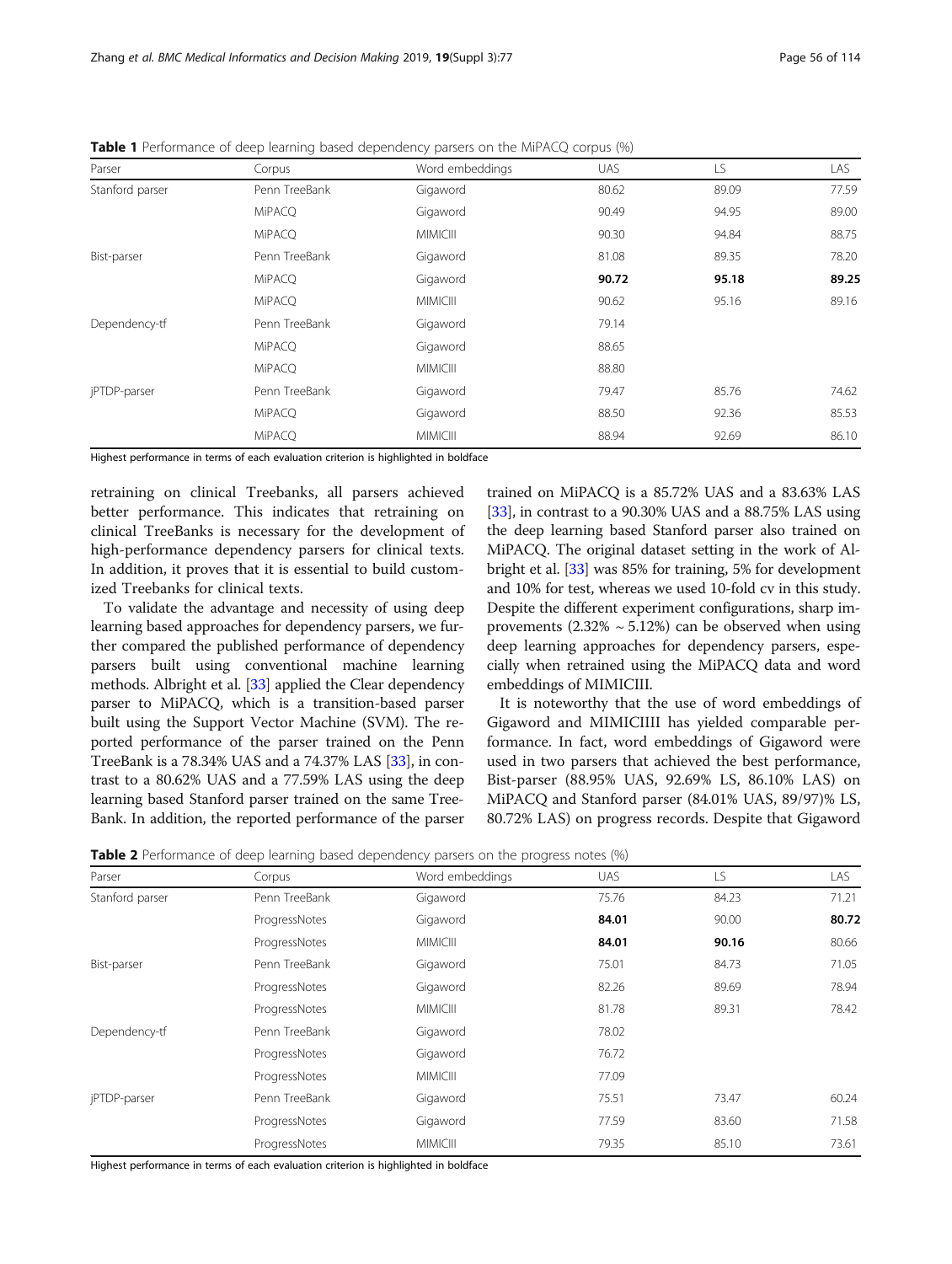<span id="page-6-0"></span>is a corpus of open text, and MIMICIII is a corpus of clinical text. One potential reason is that the clinical text is a mixture of linguistic elements of general English and elements unique to the medical domain. Although both Gigaword and MIMICIII have domain gaps with MiPACQ and the progress notes, they still contribute to the task with generalizable syntactic and semantic characteristics learned in an unsupervised manner.

Among the four dependency parsers, Stanford parser and Bist parser are transition-based parsers, using the core features of each configuration to classify transition types. Dependency-tf parser is also a transition-based parser, which is characterized by encoding subgraphs of parsing trees recursively. JPTDP-parser is a graph-based parser that directly targets the best parsing tree. Interestingly, the Stanford parser and the Bist-parser obtained better performance than the other two parsers using graph-based features. This follows the same trend for transition-based and graph-based parsers when evaluated on the open text. [[20](#page-7-0)] Besides, compared with graph-based parsers, transition-based parsers showed greater generalizability on different Treebanks. As an illustration, the Stanford parser got a 77.59 LAS using the default setting and a 88.75 LAS when retrained on MiPACQ. In contrast, the jPTDP-parser got a 71.58 LAS using the default setting and a 86.10 LAS when retrained on MiPACQ.

Our study has several limitations. Firstly, the focus of this study is mainly an initial evaluation of state-of-the-art deep learning based dependency parsers on clinical text. The coverage of current deep learning based dependency parsers is not comprehensive. Additional dependency parsers such as the SyntaxNet from Google [\[37](#page-7-0)] will be implemented and evaluated. Besides, only MiPACQ of colon cancer notes and progress notes from the i2b2 2010 challenge were used in the current study. The clinical Tree-Banks will be enriched with other types of clinical notes such as discharge summaries and pathology notes by manual curation in our future work. Moreover, our previous study demonstrated that leveraging the dataset of the open domain such as the Penn TreeBank could improve the parser performance on clinical text. [\[30\]](#page-7-0) Besides, the use of word embeddings of open text such as Gigaword produced performance comparable to that of using word embeddings of clinical notes as initial features of a dependent parser.

Therefore, we will investigate the combination of TreeBanks and word embeddings of external domains with clinical resources for any potential improvement to the deep learning based dependency parsers, in order to make full use of available resources and alleviate the heavy burden of clinical TreeBank curation.

#### Conclusion

We conducted a formal evaluation to study the use of four state-of-the-art deep learning-based dependency parsers in the medical field. Our results showed that Bist-parser achieved the best performance when applied directly to clinical texts. In addition, retraining on the annotated clinical treebank significantly improves the performance of all parsers, indicating the need to create a large clinical treebanks. Moreover, experimental results demonstrated that word embeddings generated from open text could produce similar performance as word embeddings generated from clinical notes when used as the initial features of the parser. Therefore, more sophisticated use of corpora and word embeddings from external domains is worth studying for clinical parsing improvement.

#### Abbreviations

biLSTM: Bidirectional LSTM; EHR: Electronic health record; jPDTP: Joint POS tagging and dependency parsing; LSTM: Long short term memory; NLP: Natural Language Processing; RNN: Recurrent neural networks

#### Acknowledgments

This work was supported by National Institutes of Health grants 2R01LM01068 and U24 CA194215.

#### Funding

The publication costs for this article were funded by the corresponding author.

#### Availability of data and materials

The MiPACQ dataset is available at the CLEAR team of the Colorado University webpage: [http://clear.colorado.edu/compsem/](http://clear.colorado.edu/compsem/index.php?page=endendsystems&sub=mipacq) [index.php?page=endendsystems&sub=mipacq](http://clear.colorado.edu/compsem/index.php?page=endendsystems&sub=mipacq) The progress note dataset is available upon request to the authors:

[Hua.Xu@uth.tmc.edu](mailto:Hua.Xu@uth.tmc.edu)

#### About this supplement

This article has been published as part of BMC Medical Informatics and Decision Making Volume 19 Supplement 3, 2019: Selected articles from the first International Workshop on Health Natural Language Processing (HealthNLP 2018). The full contents of the supplement are available online at [https://](https://bmcmedinformdecismak.biomedcentral.com/articles/supplements/volume-19-supplement-3) [bmcmedinformdecismak.biomedcentral.com/articles/supplements/volume-](https://bmcmedinformdecismak.biomedcentral.com/articles/supplements/volume-19-supplement-3)[19-supplement-3.](https://bmcmedinformdecismak.biomedcentral.com/articles/supplements/volume-19-supplement-3)

#### Authors' contributions

The work presented here was carried out in collaboration among all authors. YZ, FT, and HX designed methods and experiments. YZ, FT and MJ carried out the experiments. YZ and HX analyzed the data, interpreted the results and drafted the paper. All authors have been attributed to, seen and approved the manuscript.

#### Ethics approval and consent to participate

Not applicable

# Consent for publication

Not applicable

#### Competing interests

The authors declare that they have no competing interests.

#### Publisher's Note

Springer Nature remains neutral with regard to jurisdictional claims in published maps and institutional affiliations.

Published: 4 April 2019

#### References

1. Moschitti A. Efficient convolution kernels for dependency and constituent syntactic trees. In: European Conference on Machine Learning; 2006. p. 318–29.